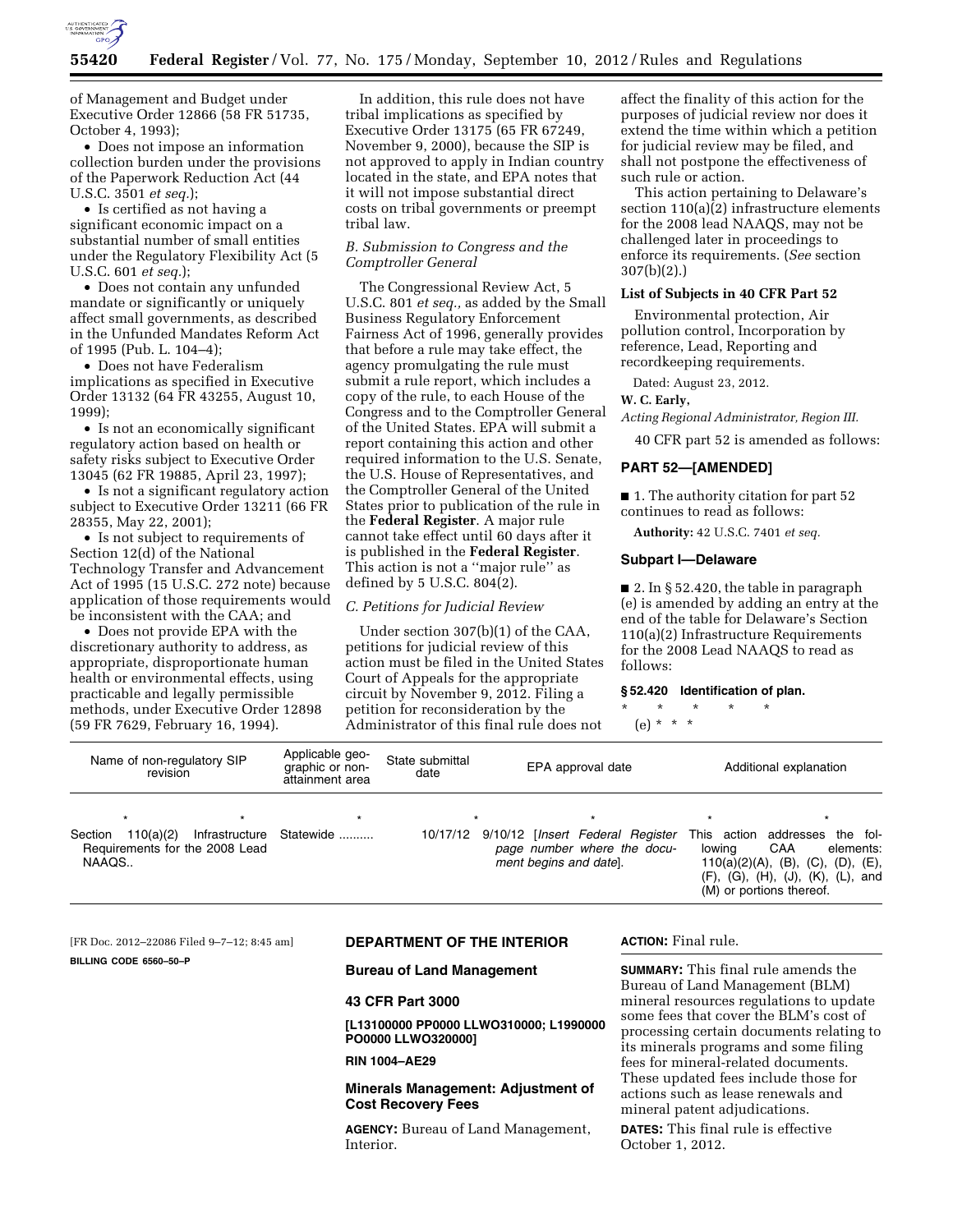**ADDRESSES:** You may send inquiries or suggestions to Director (630), Bureau of Land Management, 2134LM, 1849 C Street NW., Washington, DC, 20240; Attention: RIN 1004–AE29.

**FOR FURTHER INFORMATION CONTACT:**  Steven Wells, Chief, Division of Fluid Minerals, 202–912–7143, or Faith Bremner, Regulatory Affairs Analyst, 202–912–7441. Persons who use a telecommunications device for the deaf (TDD) may leave a message for these individuals with the Federal Information Relay Service (FIRS) at 1– 800–877–8339, 24 hours a day, 7 days a week.

# **SUPPLEMENTARY INFORMATION:**

## **I. Background**

The BLM has specific authority to charge fees for processing applications and other documents relating to public lands under Section 304 of the Federal Land Policy and Management Act of 1976 (FLPMA), 43 U.S.C. 1734. In 2005, the BLM published a final cost recovery rule (70 FR 58854) establishing or revising certain fees and service charges, and establishing the method it would use to adjust those fees and service charges on an annual basis.

At 43 CFR 3000.12(a), the regulations provide that the BLM will annually

adjust fees established in Subchapter C according to changes in the Implicit Price Deflator for Gross Domestic Product (IPD–GDP), which is published quarterly by the U.S. Department of Commerce. See also 43 CFR 3000.10. This final rule will allow the BLM to update these fees and service charges by October 1 of this year, as required by the 2005 regulation. The fee recalculations are based on a mathematical formula. The public had an opportunity to comment on this procedure during the comment period on the original cost recovery rule, and this new rule simply administers the procedure set forth in those regulations. Therefore, the BLM has changed the fees in this final rule without providing opportunity for additional notice and comment. The Department of the Interior, therefore, for good cause finds under 5 U.S.C. 553(b)(B) and (d)(3) that notice and public comment procedures are unnecessary and that the rule may be effective less than 30 days after publication.

# **II. Discussion of Final Rule**

The BLM publishes a fee update rule each year, which becomes effective on October 1 of that year. The fee updates are based on the change in the IPD–GDP

# FIXED COST RECOVERY FEES FY13

from the 4th Quarter of one calendar year to the 4th Quarter of the following calendar year. This fee update rule is based on the change in the IPD–GDP from the 4th Quarter of 2010 to the 4th Quarter of 2011, thus reflecting the rate of inflation over four calendar quarters.

The fee is calculated by applying the IPD–GDP to the base value from the previous year's rule, also known as the 'existing value." This calculation results in an updated base value. The updated base value is then rounded to the closest multiple of \$5, or to the nearest cent for fees under \$1, to establish the new fee.

Under this rule, 31 fees will remain the same and 17 fees will increase. Seven of the fee increases will amount to \$5 each. The largest increase, \$65, will be applied to the fee for adjudicating a mineral patent application containing more than 10 claims, which will increase from \$2,875 to \$2,940. The fee for adjudicating a patent application containing 10 or fewer claims will increase by \$30—from \$1,440 to \$1,470.

The calculations that resulted in the new fees are included in the table below:

| Document/Action                                             | Existing fee 1          | Existing<br>value $\overline{2}$ | IPD-GDP<br>increase $3$ | New value <sup>4</sup> | New fee 5 |  |  |  |
|-------------------------------------------------------------|-------------------------|----------------------------------|-------------------------|------------------------|-----------|--|--|--|
| Oil & Gas (parts 3100, 3110, 3120, 3130, 3150)              |                         |                                  |                         |                        |           |  |  |  |
|                                                             | \$380                   | \$382.32                         | \$8.33                  | \$390.65               | \$390     |  |  |  |
|                                                             | 150                     | 148.37                           | 3.23                    | 151.60                 | 150       |  |  |  |
| Assignment and transfer of record title or operating rights | 85                      | 85.59                            | 1.87                    | 87.46                  | 85        |  |  |  |
| Overriding royalty transfer, payment out of production      | 10                      | 11.41                            | 0.25                    | 11.66                  | 10        |  |  |  |
| Name change, corporate merger or transfer to heir/devi-     |                         |                                  |                         |                        |           |  |  |  |
|                                                             | 200                     | 199.71                           | 4.35                    | 204.06                 | 205       |  |  |  |
|                                                             | 420                     | 422.25                           | 9.21                    | 431.46                 | 430       |  |  |  |
|                                                             | 380                     | 382.32                           | 8.33                    | 390.65                 | 390       |  |  |  |
|                                                             | 75                      | 74.17                            | 1.62                    | 75.79                  | 75        |  |  |  |
|                                                             | 380                     | 382.32                           | 8.33                    | 390.65                 | 390       |  |  |  |
| Geophysical exploration permit application-Alaska           | 25                      |                                  |                         |                        | 625       |  |  |  |
|                                                             | 25                      |                                  |                         |                        | 725       |  |  |  |
|                                                             | Geothermal (part 3200)  |                                  |                         |                        |           |  |  |  |
|                                                             | 380                     | 382.32                           | 8.33                    | 390.65                 | 390       |  |  |  |
|                                                             | 150                     | 148.37                           | 3.23                    | 151.60                 | 150       |  |  |  |
| Assignment and transfer of record title or operating rights | 85                      | 85.59                            | 1.87                    | 87.46                  | 85        |  |  |  |
| Name change, corporate merger or transfer to heir/devi-     |                         |                                  |                         |                        |           |  |  |  |
|                                                             | 200                     | 199.71                           | 4.35                    | 204.06                 | 205       |  |  |  |
|                                                             | 420                     | 422.25                           | 9.21                    | 431.46                 | 430       |  |  |  |
|                                                             | 75                      | 74.17                            | 1.62                    | 75.79                  | 75        |  |  |  |
|                                                             | 105                     | 106.82                           | 2.33                    | 109.15                 | 110       |  |  |  |
|                                                             | 0.11                    | 0.10682                          | 0.00233                 | 0.10915                | 0.11      |  |  |  |
|                                                             | 55                      | 57.06                            | 1.24                    | 58.30                  | 60        |  |  |  |
|                                                             | 55                      | 57.06                            | 1.24                    | 58.30                  | 60        |  |  |  |
|                                                             | Coal (parts 3400, 3470) |                                  |                         |                        |           |  |  |  |
|                                                             | 10                      | 11.41                            | 0.25                    | 11.66                  | 10        |  |  |  |
|                                                             | 315                     | 313.84                           | 6.84                    | 320.68                 | 320       |  |  |  |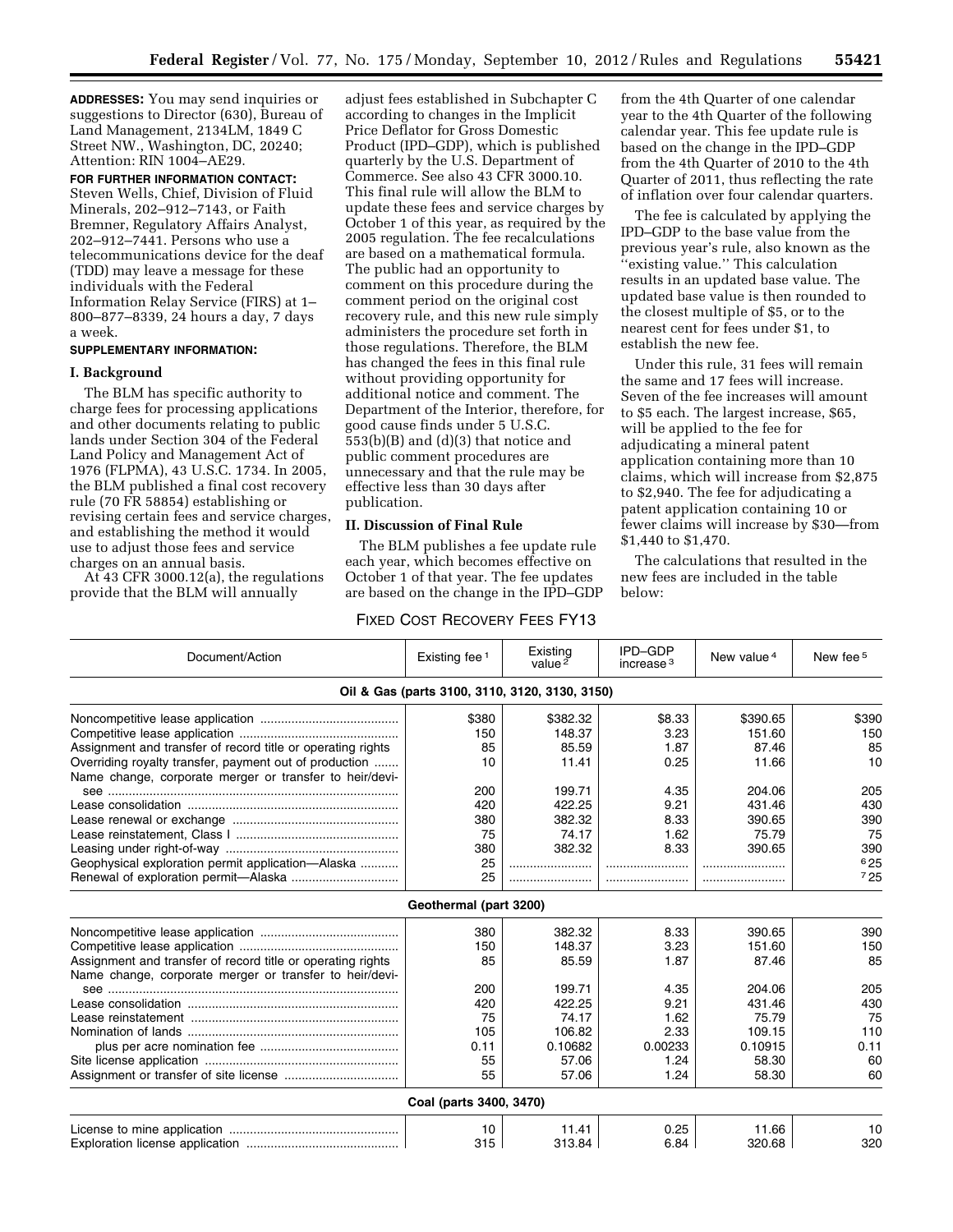| Document/Action                                                            | Existing fee <sup>1</sup>                     | Existing<br>value $\overline{2}$ | IPD-GDP<br>increase <sup>3</sup> | New value <sup>4</sup> | New fee <sup>5</sup> |
|----------------------------------------------------------------------------|-----------------------------------------------|----------------------------------|----------------------------------|------------------------|----------------------|
|                                                                            | 65                                            | 62.78                            | 1.37                             | 64.15                  | 65                   |
| Leasing of Solid Minerals Other Than Coal and Oil Shale (parts 3500, 3580) |                                               |                                  |                                  |                        |                      |
|                                                                            | 35                                            | 34.24                            | 0.75                             | 34.99                  | 35                   |
|                                                                            | 65                                            | 62.78                            | 1.37                             | 64.15                  | 65                   |
|                                                                            | 105                                           | 102.71                           | 2.24                             | 104.95                 | 105                  |
| Lease modification or fringe acreage lease                                 | 30                                            | 28.54                            | 0.62                             | 29.16                  | 30                   |
|                                                                            | 490                                           | 490.74                           | 10.70                            | 501.44                 | 500                  |
| Assignment, sublease, or transfer of operating rights                      | 30                                            | 28.54                            | 0.62                             | 29.16                  | 30                   |
|                                                                            | 30                                            | 28.54                            | 0.62                             | 29.16                  | 30                   |
|                                                                            | 30                                            | 28.54                            | 0.62                             | 29.16                  | 30                   |
| Shasta and Trinity hardrock mineral lease                                  | 30                                            | 28.54                            | 0.62                             | 29.16                  | 30                   |
| Renewal of existing sand and gravel lease in Nevada                        | 30                                            | 28.54                            | 0.62                             | 29.16                  | 30                   |
|                                                                            | Multiple Use; Mining (part 3700)              |                                  |                                  |                        |                      |
|                                                                            | 10                                            | 11.41                            | 0.25                             | 11.66                  | 10                   |
| Mining Law Administration (parts 3800, 3810, 3830, 3850, 3860, 3870)       |                                               |                                  |                                  |                        |                      |
|                                                                            | 10                                            | 11.41                            | 0.25                             | 11.66                  | 10                   |
|                                                                            | 15                                            | 17.11                            | 0.37                             | 17.48                  | 15                   |
|                                                                            | 10                                            | 11.41                            | 0.25                             | 11.66                  | 10                   |
|                                                                            | 10                                            | 11.41                            | 0.25                             | 11.66                  | 10                   |
|                                                                            | 10                                            | 11.41                            | 0.25                             | 11.66                  | 10                   |
|                                                                            | 105                                           | 102.71                           | 2.24                             | 104.95                 | 105                  |
| Recording a notice of intent to locate mining claims on                    |                                               |                                  |                                  |                        |                      |
|                                                                            | 30                                            | 28.54                            | 0.62                             | 29.16                  | 30                   |
| Mineral patent adjudication                                                |                                               |                                  |                                  |                        |                      |
|                                                                            | 2,875                                         | 2,875.95                         | 62.70                            | 2,938.65               | 2,940                |
|                                                                            | 1,440                                         | 1,437.96                         | 31.35                            | 1,469.31               | 1,470                |
|                                                                            | 105                                           | 102.71                           | 2.24                             | 104.95                 | 105                  |
|                                                                            | 65                                            | 62.78                            | 1.37                             | 64.15                  | 65                   |
|                                                                            | Oil Shale Management (parts 3900, 3910, 3930) |                                  |                                  |                        |                      |
|                                                                            | 300                                           | 301.02                           | 6.56                             | 307.58                 | 310                  |
| Application for assignment or sublease of record title or                  |                                               |                                  |                                  |                        |                      |
|                                                                            | 60                                            | 61.23                            | 1.33                             | 62.56                  | 65                   |

# FIXED COST RECOVERY FEES FY13—Continued

<sup>1</sup>The Existing Fee was established by the 2011 (Fiscal Year 2012) cost recovery fee update rule published September 23, 2011 (76 FR<br>59058), effective October 1, 2011. 59058), effective October 1, 2011.<br><sup>2</sup>The Existing Value is the figure from the New Value column in the previous year's rule.

3From 4th Quarter 2010 to 4th Quarter 2011, the IPD–GDP increased by 2.18 percent. The value in the IPD–GDP Increase column is 2.18 percent of the Existing Value.<br>4The sum of the Existing Value and the IPD–GDP Increase is the New Value.

5The New Fee for Fiscal Year 2013 is the New Value rounded to the nearest \$5 for values equal to or greater than \$1, or to the nearest penny for values under \$1.<br><sup>6</sup> Section 365 of the Energy Policy Act of 2005 (Pub. L. 109–58) directed in subsection (i) that "the Secretary shall not implement a rulemaking

that would enable an increase in fees to recover additional costs related to processing drilling-related permit applications and use authorizations." In the 2005 cost recovery rule, the BLM interpreted this prohibition to apply to geophysical exploration permits. 70 FR 58854-58855. While the \$25 fees for geophysical exploration permit applications for Alaska and renewals of exploration permits for Alaska pre-dated the 2005 cost recovery rule and were not affected by the Energy Policy Act prohibition, the BLM interprets the Energy Policy Act provision as prohibiting it from increasing this \$25 fee.<br>7The BLM interprets the Energy Policy Act prohibition discussed in footnote 6, above, as prohibiting it from increasing this \$25 fee, as well.

Source for Implicit Price Deflator for Gross Domestic Product data: U.S. Department of Commerce, Bureau of Economic Analysis (April 27, 2012).

# **III. How Fees Are Adjusted**

Each year, the figures in the Existing Value column in the table above (not those in the Existing Fee column) are used as the basis for calculating the adjustment to these fees. The Existing Value is the figure from the New Value column in the previous year's rule. In the case of fees that were not in the table the previous year, or that had no figure in the New Value column the previous

year, the Existing Value is the same as the Existing Fee. Because the new fees are derived from the new values rounded to the nearest \$5 or the nearest penny for fees under \$1—adjustments based on the figures in the Existing Fee column would lead to significantly over- or under-valued fees over time. Accordingly, fee adjustments are made by multiplying the annual change in the IPD–GDP by the figure in the Existing Value column. This calculation defines

the New Value for this year, which is then rounded to the nearest \$5 or the nearest penny for fees under \$1, to establish the New Fee.

# **IV. Procedural Matters**

*Regulatory Planning and Review (Executive Order 12866)* 

This document is not a significant rule and the Office of Management and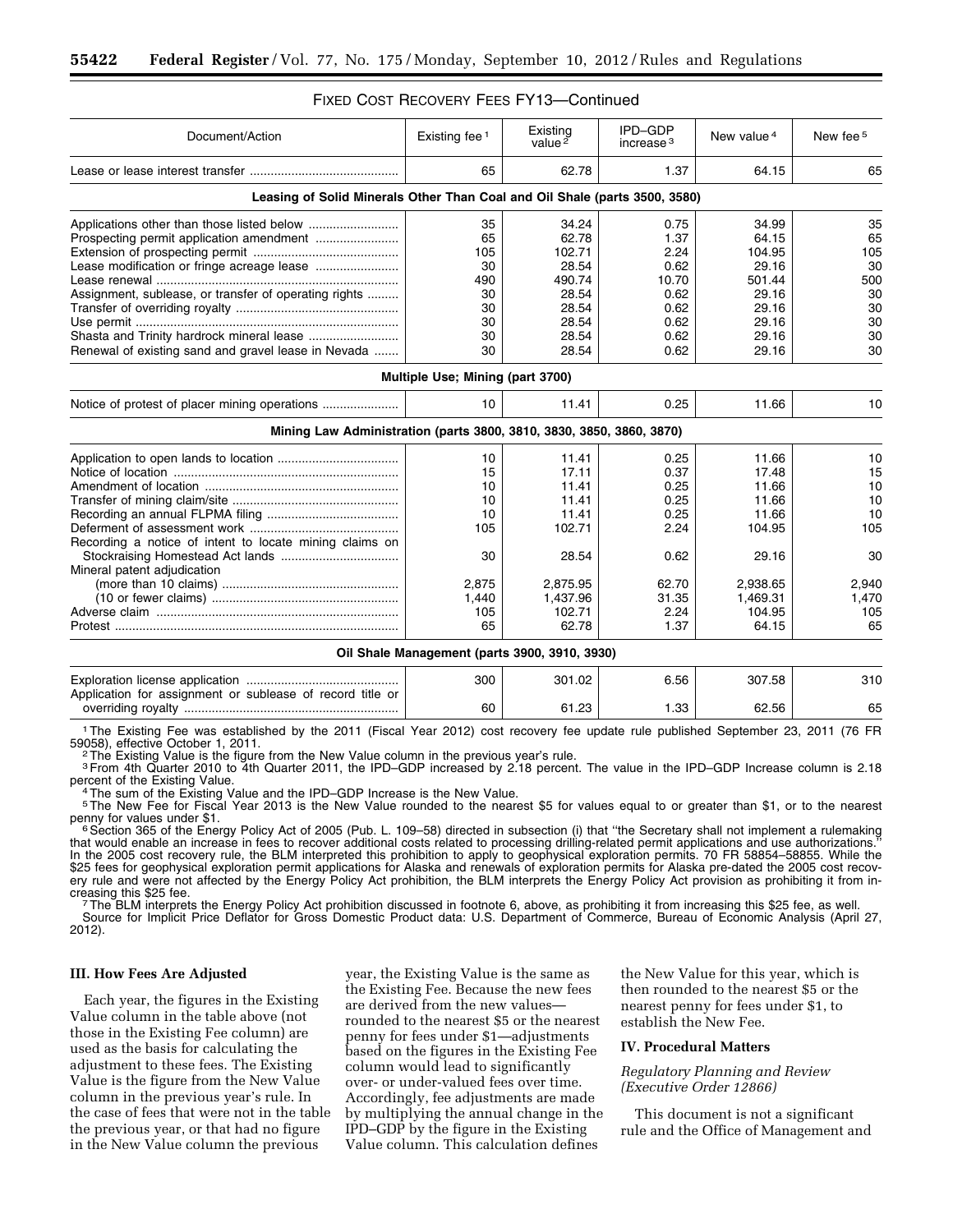Budget has not reviewed this rule under Executive Order 12866.

The BLM has determined that the rule will not have an annual effect on the economy of \$100 million or more. It will not adversely affect in a material way the economy, a sector of the economy, productivity, competition, jobs, the environment, public health or safety, or State, local, or tribal governments or communities. The changes in today's rule are much smaller than those in the 2005 final rule, which did not approach the threshold in Executive Order 12866. For instructions on how to view a copy of the analysis prepared in conjunction with the 2005 final rule, please contact one of the persons listed in the **FOR FURTHER INFORMATION CONTACT** section above.

This rule will not create inconsistencies or otherwise interfere with an action taken or planned by another agency. This rule does not change the relationships of the onshore minerals programs with other agencies' actions. These relationships are included in agreements and memoranda of understanding that would not change with this rule.

In addition, this final rule does not materially affect the budgetary impact of entitlements, grants, or loan programs, or the rights and obligations of their recipients. This rule does apply an inflation factor that increases some existing user fees for processing documents associated with the onshore minerals programs. However, most of these fee increases are less than 3 percent and none of the increases materially affect the budgetary impact of user fees.

Finally, this rule will not raise novel legal issues. As explained above, this rule simply implements an annual process to account for inflation that was adopted by and explained in the 2005 cost recovery rule.

#### *The Regulatory Flexibility Act*

This final rule will not have a significant economic effect on a substantial number of small entities as defined under the Regulatory Flexibility Act (5 U.S.C. 601 *et seq.*). A Regulatory Flexibility Analysis is not required. Accordingly, a Small Entity Compliance Guide is not required. For the purposes of this section, a small entity is defined by the Small Business Administration (SBA) for mining (broadly inclusive of metal mining, coal mining, oil and gas extraction, and the mining and quarrying of nonmetallic minerals) as an individual, limited partnership, or small company considered to be at arm's length from the control of any parent companies, with fewer than 500

employees. The SBA defines a small entity differently, however, for leasing Federal land for coal mining. A coal lessee is a small entity if it employs not more than 250 people, including people working for its affiliates.

The SBA would consider many, if not most, of the operators the BLM works with in the onshore minerals programs to be small entities. The BLM notes that this final rule does not affect service industries, for which the SBA has a different definition of ''small entity.''

The final rule may affect a large number of small entities since 17 fees for activities on public lands will be increased. However, the BLM has concluded that the effects will not be significant. Most of the fixed fee increases will be less than 3 percent as a result of this final rule. The adjustments result in no increase in the fee for the processing of 31 documents relating to the BLM's minerals programs. The highest adjustment, in dollar terms, is for adjudications of mineral patent applications involving more than 10 mining claims, which will be increased by \$65. For the 2005 final rule, the BLM completed a threshold analysis, which is available for public review in the administrative record for that rule. For instructions on how to view a copy of that analysis, please contact one of the persons listed in the **FOR FURTHER INFORMATION CONTACT** section above. The analysis for the 2005 rule concluded that the fees would not have a significant economic effect on a substantial number of small entities. The fee increases implemented in today's rule are substantially smaller than those provided for in the 2005 rule.

## *The Small Business Regulatory Enforcement Fairness Act*

This final rule is not a ''major rule'' as defined at 5 U.S.C. 804(2). The final rule will not have an annual effect on the economy greater than \$100 million; it will not result in major cost or price increases for consumers, industries, government agencies, or regions; and it will not have significant adverse effects on competition, employment, investment, productivity, innovation, or the ability of U.S.-based enterprises to compete with foreign-based enterprises. For the 2005 final rule, which established the fee adjustment procedure that this rule implements, the BLM completed a threshold analysis, which is available for public review in the administrative record for that rule. The fee increases implemented in today's rule are substantially smaller than those provided for in the 2005 rule.

#### *Executive Order 13132, Federalism*

This final rule will not have a substantial direct effect on the States, on the relationship between the national government and the States, or on the distribution of power and responsibilities among the various levels of government. In accordance with Executive Order 13132, therefore, we find that the final rule does not have significant federalism effects. A federalism assessment is not required.

### *The Paperwork Reduction Act of 1995*

These regulations contain information collection requirements. As required by the Paperwork Reduction Act of 1995 (44 U.S.C. 3501 *et seq.*), the BLM submitted a copy of the proposed information collection requirements to the Office of Management and Budget (OMB) for review. The OMB approved the information collection requirements under the following Control Numbers:

#### Oil and Gas

(1) 1004–0034 which expires July 31, 2015;

(2) 1004–0137 which expires October 31, 2014;

(3) 1004–0162 which expires July 31, 2015;

(4) 1004–0185 which expires November 30, 2012;

#### Geothermal

(5) 1004–0132 which expires December 31, 2013;

#### Coal

(6) 1004–0073 which expires June 30, 2013;

## Mining Claims

(7) 1004–0025 which expires March 31, 2013;

(8) 1004–0114 which expires August 31, 2013; and

Leasing of Solid Minerals Other Than Oil Shale

(9) 1004–0121 which expires February 28, 2013.

# *Takings Implication Assessment (Executive Order 12630)*

As required by Executive Order 12630, the BLM has determined that this rule will not cause a taking of private property. No private property rights will be affected by a rule that merely updates fees. The BLM therefore certifies that this final rule does not represent a governmental action capable of interference with constitutionally protected property rights.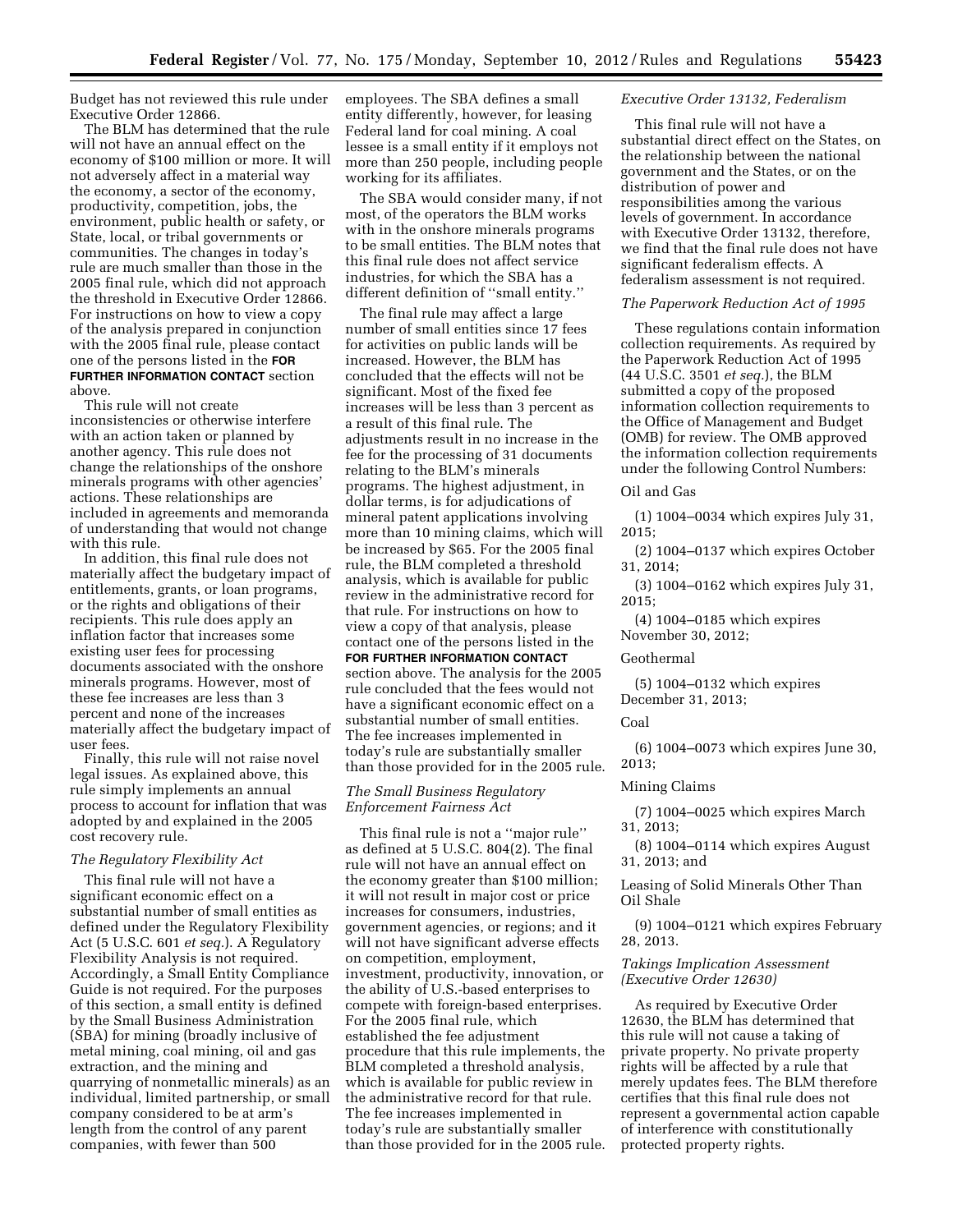## *Civil Justice Reform (Executive Order 12988)*

In accordance with Executive Order 12988, the BLM finds that this final rule will not unduly burden the judicial system and meets the requirements of sections 3(a) and 3(b)(2) of the Executive Order.

# *The National Environmental Policy Act (NEPA)*

The BLM has determined that this final rule is administrative and involves only procedural changes addressing fee requirements. In promulgating this rule, the government is conducting routine and continuing government business of an administrative nature having limited context and intensity. Therefore, it is categorically excluded from environmental review under section 102(2)(C) of NEPA, pursuant to 43 CFR 46.205 and 46.210(c) and (i). The final rule does not meet any of the 12 criteria for exceptions to categorical exclusions listed at 43 CFR 46.215.

Pursuant to Council on Environmental Quality (CEQ) regulation and the environmental policies and procedures of the Department of the Interior, the term ''categorical exclusions'' means categories of actions ''which do not individually or cumulatively have a significant effect on the human environment and which have been found to have no such effect in procedures adopted by a Federal agency in implementation of [CEQ] regulations ( $\bar{\S}$  1507.3) and for which, therefore, neither an environmental assessment nor an environmental impact statement is required.'' 40 CFR 1508.4; *see also* BLM National Environmental Policy Act Handbook H– 1790–1, Ch. 4, at 17 (Jan. 2008).

# *The Unfunded Mandates Reform Act of 1995*

The BLM has determined that this final rule is not significant under the Unfunded Mandates Reform Act of 1995, 2 U.S.C. 1501 *et seq.,* because it will not result in State, local, private sector, or tribal government expenditures of \$100 million or more in any one year, 2 U.S.C. 1532. This rule will not significantly or uniquely affect small governments. Therefore, the BLM is not required to prepare a statement containing the information required by the Unfunded Mandates Reform Act.

### *Consultation and Coordination With Indian Tribal Governments (Executive Order 13175)*

In accordance with Executive Order 13175, the BLM has determined that this final rule does not include policies that have tribal implications. A key factor is whether the rule would have substantial direct effects on one or more Indian tribes. The BLM has not found any substantial direct effects. Consequently, the BLM did not utilize the consultation process set forth in Section 5 of the Executive Order.

## *Information Quality Act*

In developing this rule, the BLM did not conduct or use a study, experiment, or survey requiring peer review under the Information Quality Act (Pub. L. 106–554).

# *Effects on the Nation's Energy Supply (Executive Order 13211)*

In accordance with Executive Order 13211, the BLM has determined that this final rule is not likely to have a significant adverse effect on the supply, distribution, or use of energy. The distribution of or use of energy would not be unduly affected by this final rule. It merely adjusts certain administrative cost recovery fees to account for inflation.

#### *Author*

The principal author of this rule is Faith Bremner of the Division of

Regulatory Affairs, Bureau of Land Management.

## **List of Subjects in 43 CFR Part 3000**

Public lands—mineral resources, Reporting and recordkeeping requirements.

# **Marcilynn A. Burke,**

*Acting Assistant Secretary, Land and Minerals Management.* 

For reasons stated in the preamble, the Bureau of Land Management amends 43 CFR Chapter II as follows:

# **PART 3000—MINERALS MANAGEMENT: GENERAL**

■ 1. The authority citation for part 3000 continues to read as follows:

**Authority:** 16 U.S.C. 3101 *et seq.;* 30 U.S.C. 181 *et seq.,* 301–306, 351–359, and 601 *et seq.;* 31 U.S.C. 9701; 40 U.S.C. 471 *et seq.;* 42 U.S.C. 6508; 43 U.S.C. 1701 *et seq.;*  and Pub. L. 97–35, 95 Stat. 357.

# **Subpart 3000—General**

■ 2. Amend § 3000.12 by revising paragraph (a) to read as follows:

## **§ 3000.12 What is the fee schedule for fixed fees?**

(a) The table in this section shows the fixed fees that you must pay to the BLM for the services listed for Fiscal Year 2013. These fees are nonrefundable and must be included with documents you file under this chapter. Fees will be adjusted annually according to the change in the Implicit Price Deflator for Gross Domestic Product (IPD–GDP) by way of publication of a final rule in the **Federal Register** and will subsequently be posted on the BLM Web site (*<http://www.blm.gov>*) before October 1 each year. Revised fees are effective each year on October 1.

# FY 2013 PROCESSING AND FILING FEE TABLE

| Document/action                                | FY 2013 fee |  |  |
|------------------------------------------------|-------------|--|--|
| Oil & Gas (parts 3100, 3110, 3120, 3130, 3150) |             |  |  |
|                                                | \$390       |  |  |
|                                                | 150         |  |  |
|                                                | 85          |  |  |
|                                                | -10         |  |  |
|                                                | -205        |  |  |
|                                                | 430         |  |  |
|                                                | 390         |  |  |
|                                                | 75          |  |  |
|                                                | 390         |  |  |
|                                                | 25          |  |  |
|                                                | 25          |  |  |